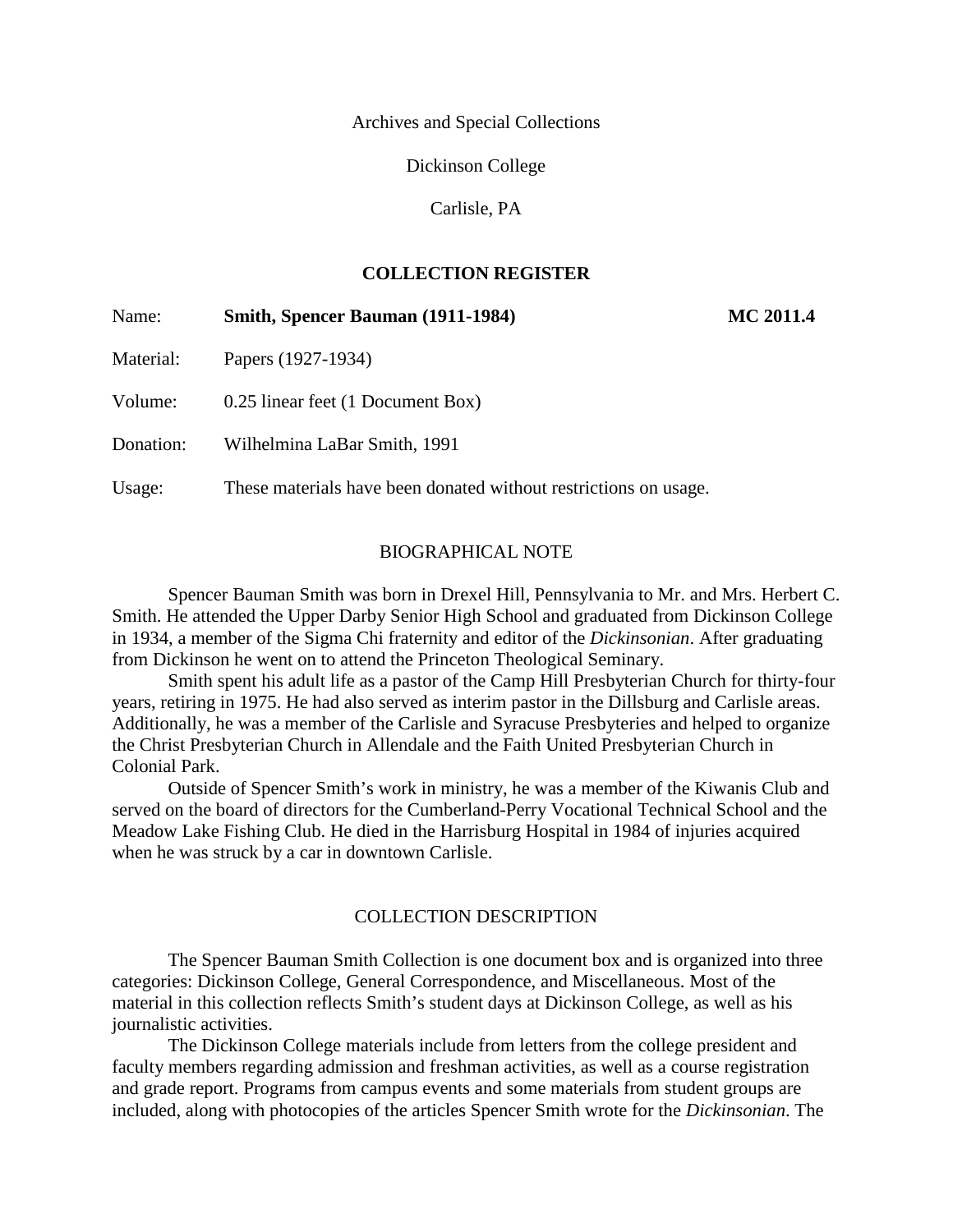most interesting material is found in the scrapbook, which includes photos of friends, various college activities, and ephemeral material reflecting Spencer Smith's college days. Most of the material in the scrapbook is clearly labeled.

The General Correspondence category includes letters, organized alphabetically by author, from newspapers and from individuals interested in Smith's editorship, as well as a few personal notes of congratulation.

The Miscellaneous category includes a draft of an editorial, co-authored with a friend, and a delegate badge from a newspaper convention that Spencer Smith attended.

## COLLECTION INVENTORY

## **BOX 1 - MC 2011.4**

| <b>DICKINSON COLLEGE</b>          |                                                                                                                                                                                                                                                                                                                |
|-----------------------------------|----------------------------------------------------------------------------------------------------------------------------------------------------------------------------------------------------------------------------------------------------------------------------------------------------------------|
| <b>College Business</b>           |                                                                                                                                                                                                                                                                                                                |
| Folder 01)                        | Letters re: admission and freshman activities - 1927-1930<br>Psychological test given to the freshman class of 1934 - 1930<br>Semester progress report - 1930-1931                                                                                                                                             |
| Dickinsonian                      |                                                                                                                                                                                                                                                                                                                |
| Folder 02)                        | Photocopies of editorials and articles by Smith - 1933-1934                                                                                                                                                                                                                                                    |
| Events                            |                                                                                                                                                                                                                                                                                                                |
| Folder 03)                        | Program for incoming freshmen - Sep. 15-18, 1930<br>Pin worn by Spencer Smith at College Reception - Sep. 19, 1930<br>James Henry Morgan Lectures - 1930<br>Twenty-Ninth Annual Doll Show - Dec. 18, 1930<br>Seminar of Inter-Religious Harmony - Feb. 24, 1932<br>Dickinsonian Annual Banquet - Feb. 25, 1932 |
|                                   | Sesqui-Centennial Pageant - Jun. 10, 1933                                                                                                                                                                                                                                                                      |
| Organizations                     |                                                                                                                                                                                                                                                                                                                |
| Folder 04)                        | Union Philosophical Society Letter - Sep. 8, 1930<br>Kappa Sigma Newsletter - Dec. 1930                                                                                                                                                                                                                        |
| Scrapbook                         |                                                                                                                                                                                                                                                                                                                |
| Folder 05)                        | Photographs and ephemera - 1930-1933                                                                                                                                                                                                                                                                           |
| <b>GENERAL CORRESPONDENCE</b>     |                                                                                                                                                                                                                                                                                                                |
| Smith, Spencer - Letters Sent     |                                                                                                                                                                                                                                                                                                                |
| Folder 06)                        | To David Stern - Nov. 7, 1933                                                                                                                                                                                                                                                                                  |
| Smith, Spencer - Letters Received |                                                                                                                                                                                                                                                                                                                |
| Folder 07)                        | From Anonymous - Feb. 9, 1933                                                                                                                                                                                                                                                                                  |
|                                   | From Becker, Gerhard - Nov. 6, 1933                                                                                                                                                                                                                                                                            |
|                                   | From Gabell, Walter - Nov. 9, 1930                                                                                                                                                                                                                                                                             |
|                                   | From Hartman, Emory - Feb. 9, 1933                                                                                                                                                                                                                                                                             |
|                                   | From Holmes, Charles Wendell - Feb. 21 and 28, 1933                                                                                                                                                                                                                                                            |
|                                   | From Saylor, Harry T. - Nov. 13, 1933                                                                                                                                                                                                                                                                          |
|                                   | From Smith Family - Feb. 8, 1933                                                                                                                                                                                                                                                                               |